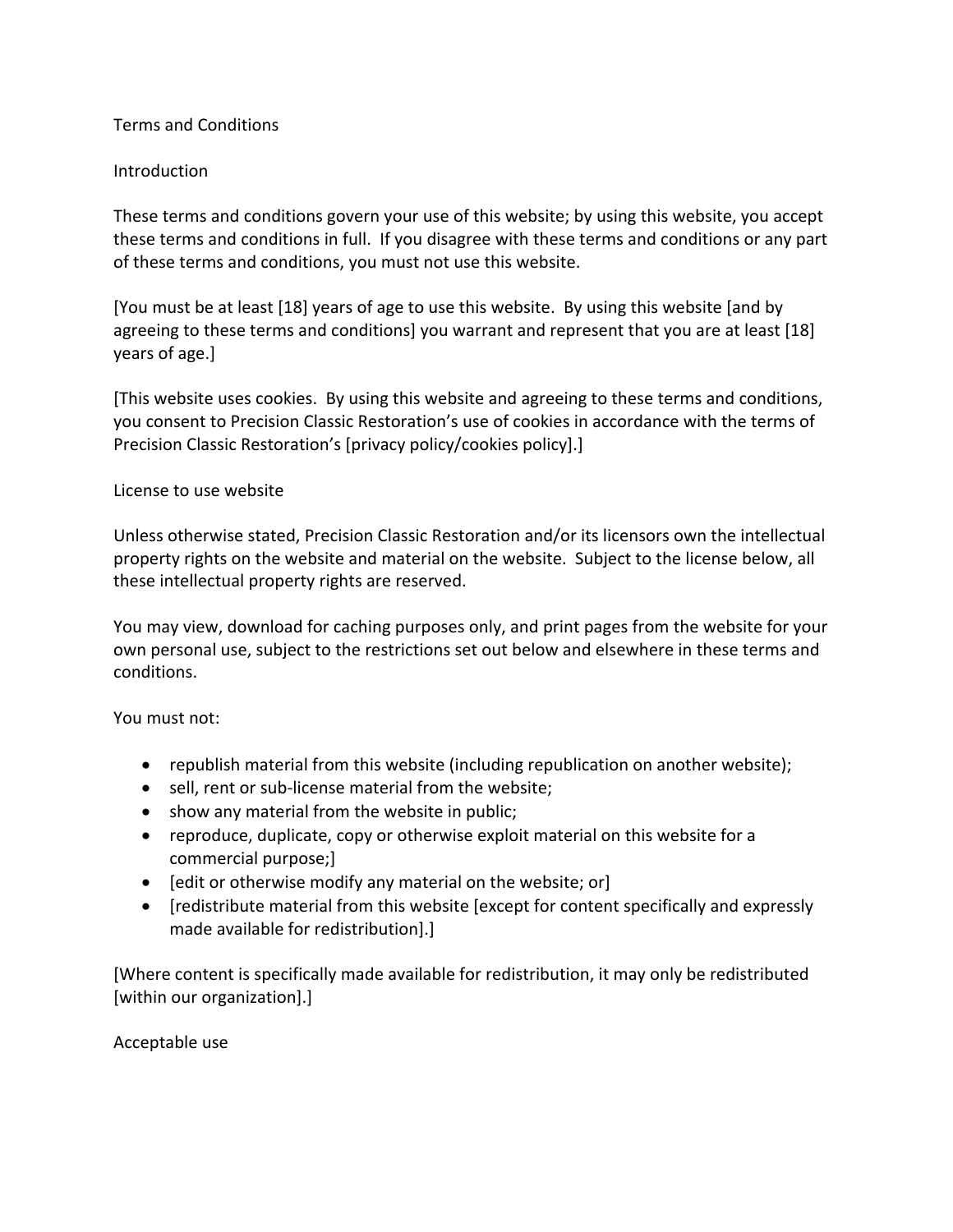You must not use this website in any way that causes, or may cause, damage to the website or impairment of the availability or accessibility of the website; or in any way which is unlawful, illegal, fraudulent or harmful, or in connection with any unlawful, illegal, fraudulent or harmful purpose or activity.

You must not use this website to copy, store, host, transmit, send, use, publish or distribute any material which consists of (or is linked to) any spyware, computer virus, Trojan horse, worm, keystroke logger, rootkit or other malicious computer software.

You must not conduct any systematic or automated data collection activities (including without limitation scraping, data mining, data extraction, and data harvesting) on or in relation to this website without Precision Classic Restoration's express written consent.

[You must not use this website to transmit or send unsolicited commercial communications.]

[You must not use this website for any purposes related to marketing without Precision Classic Restoration's express written consent.]

### [Restricted access

[Access to certain areas of this website is restricted.] Precision Classic Restoration reserves the right to restrict access to [other] areas of this website, or indeed this entire website, at Precision Classic Restoration's discretion.

If Precision Classic Restoration provides you with a user ID and password to enable you to access restricted areas of this website or other content or services, you must ensure that the user ID and password are kept confidential.

Precision Classic Restoration may disable your user ID and password in Precision Classic Restoration's sole discretion without notice or explanation.]

#### [User content

In these terms and conditions, "your user content" means material (including without limitation text, images, audio material, video material, and audio-visual material) that you submit to this website, for whatever purpose.

You grant to Precision Classic Restoration a worldwide, irrevocable, non-exclusive, royalty-free license to use, reproduce, adapt, publish, translate and distribute your user content in any existing or future media. You also grant to Precision Classic Restoration the right to sub-license these rights, and the right to bring an action for infringement of these rights.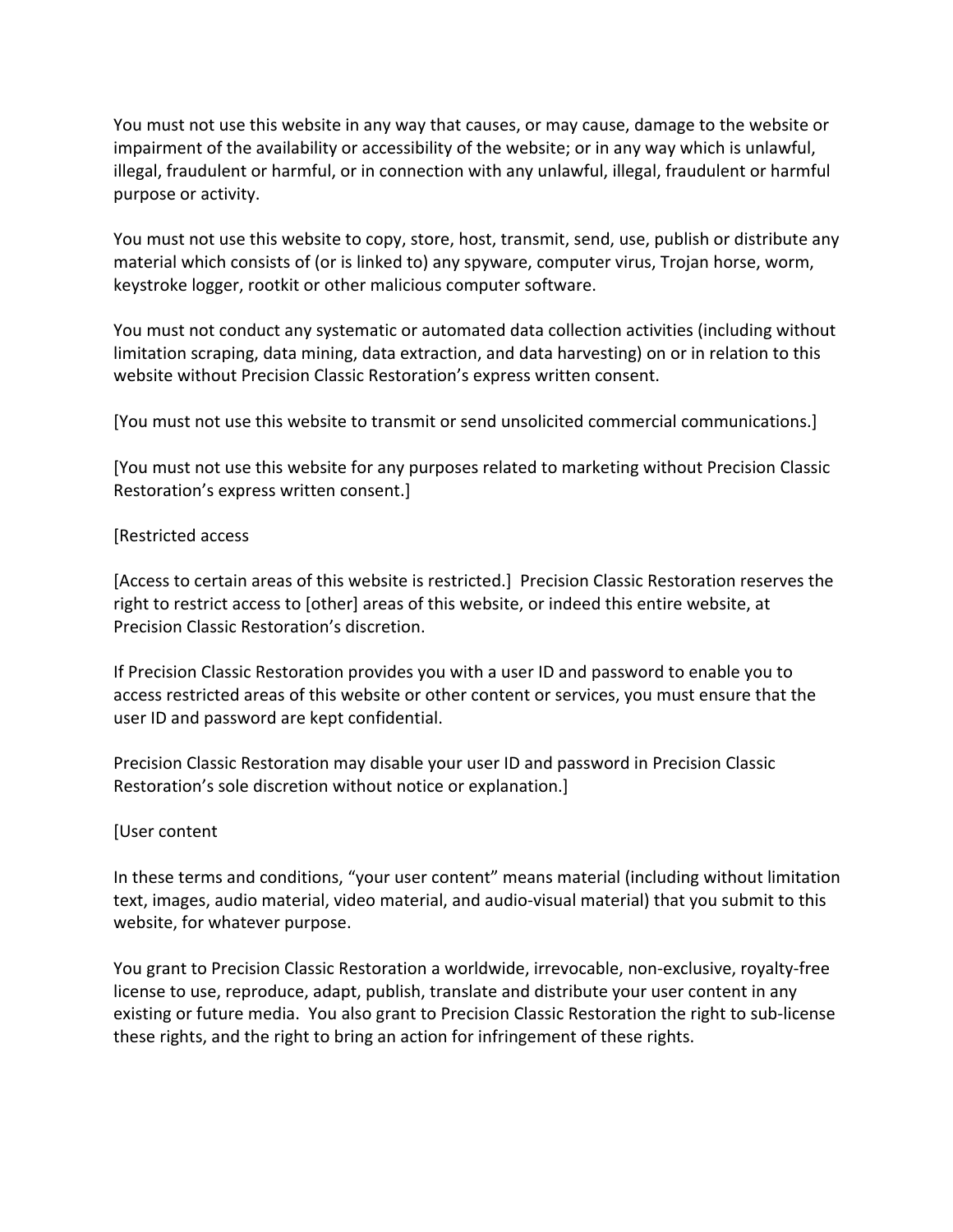Your user content must not be illegal or unlawful, must not infringe any third party's legal rights, and must not be capable of giving rise to legal action whether against you or Precision Classic Restoration or a third party (in each case under any applicable law).

You must not submit any user content to the website that is or has ever been the subject of any threatened or actual legal proceedings or other similar complaints.

Precision Classic Restoration reserves the right to edit or remove any material submitted to this website, or stored on Precision Classic Restoration's servers, or hosted or published upon this website.

[Notwithstanding Precision Classic Restoration's rights under these terms and conditions in relation to user content, Precision Classic Restoration does not undertake to monitor the submission of such content to, or the publication of such content on, this website.]

## No warranties

This website is provided "as is" without any representations or warranties, express or implied. Precision Classic Restoration makes no representations or warranties in relation to this website or the information and materials provided on this website.

Without prejudice to the generality of the foregoing paragraph, Precision Classic Restoration does not warrant that:

this website will be constantly available, or available at all; or the information on this website is complete, true, accurate or non-misleading.

Nothing on this website constitutes or is meant to constitute, the advice of any kind. [If you require advice in relation to any [legal, financial or medical] matter you should consult an appropriate professional.]

## Limitations of liability

Precision Classic Restoration will not be liable to you (whether under the law of contact, the law of torts or otherwise) in relation to the contents of, or use of, or otherwise in connection with, this website:

- [to the extent that the website is provided free-of-charge, for any direct loss;]
- for any indirect, special or consequential loss; or
- for any business losses, loss of revenue, income, profits or anticipated savings, loss of contracts or business relationships, loss of reputation or goodwill, or loss or corruption of information or data.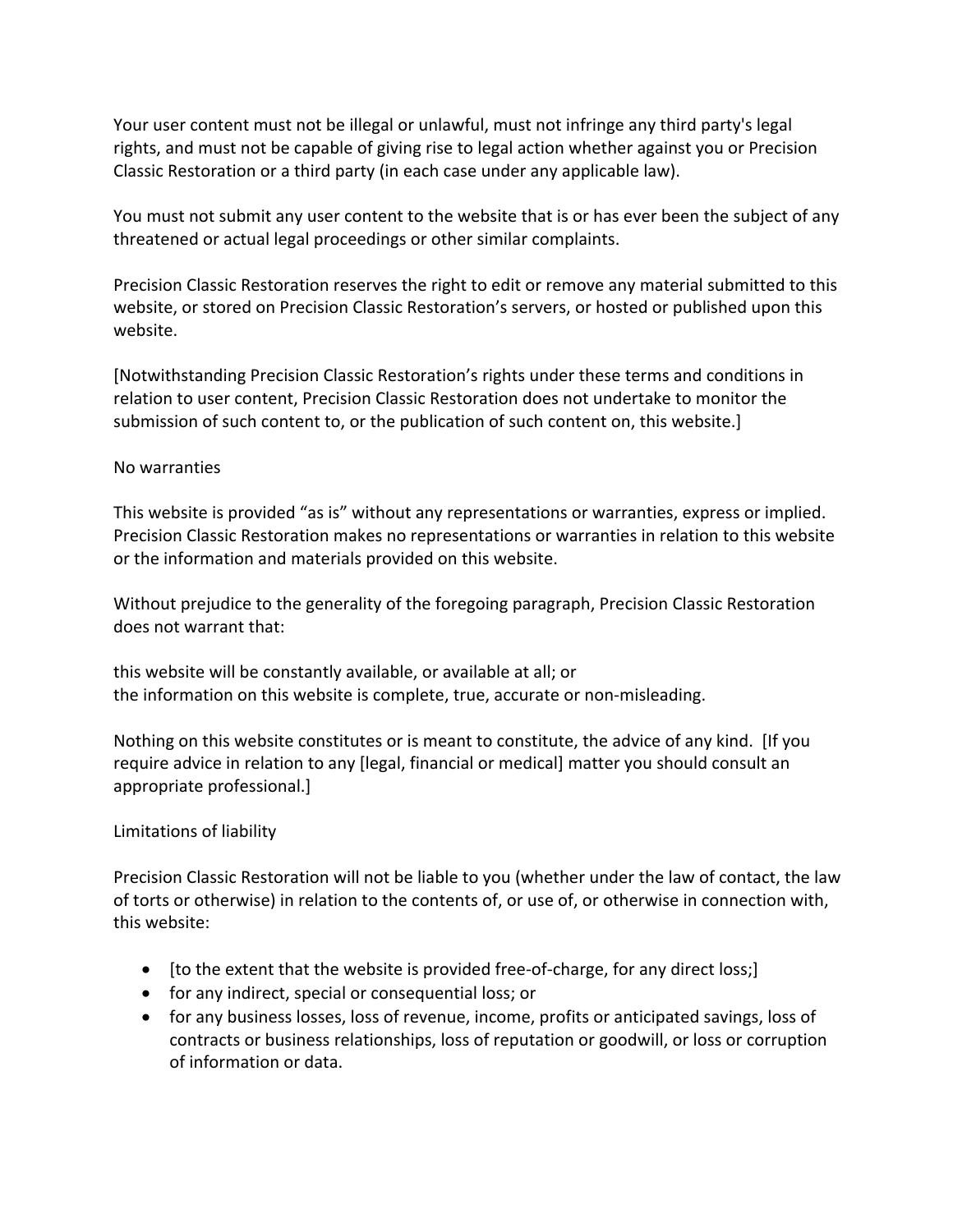These limitations of liability apply even if Precision Classic Restoration has been expressly advised of the potential loss.

### Exceptions

Nothing in this website disclaimer will exclude or limit any warranty implied by law that it would be unlawful to exclude or limit, and nothing in this website disclaimer will exclude or limit Precision Classic Restoration's liability in respect of any:

- death or personal injury caused by Precision Classic Restoration's negligence;
- fraud or fraudulent misrepresentation on the part of Precision Classic Restoration; or
- matter which it would be illegal or unlawful for Precision Classic Restoration to exclude or limit, or to attempt or purport to exclude or limit, its liability.

#### Reasonableness

By using this website, you agree that the exclusions and limitations of liability set out in this website disclaimer are reasonable.

If you do not think they are reasonable, you must not use this website.

### Other parties

[You accept that as a limited liability entity, Precision Classic Restoration has an interest in limiting the personal liability of its officers and employees. You agree that you will not bring any claim personally against Precision Classic Restoration's officers or employees in respect of any losses you suffer in connection with the website.]

[Without prejudice to the foregoing paragraph,] you agree that the limitations of warranties and liability set out in this website disclaimer will protect Precision Classic Restoration's officers, employees, agents, subsidiaries, successors, assigns and sub-contractors as well as Precision Classic Restoration.

#### Unenforceable provisions

If any provision of this website disclaimer is or is found to be, unenforceable under applicable law, that will not affect the enforceability of the other provisions of this website disclaimer.

## Indemnity

You hereby indemnify Precision Classic Restoration and undertake to keep Precision Classic Restoration indemnified against any losses, damages, costs, liabilities and expenses (including without limitation legal expenses and any amounts paid by Precision Classic Restoration to a third party in settlement of a claim or dispute on the advice of Precision Classic Restoration's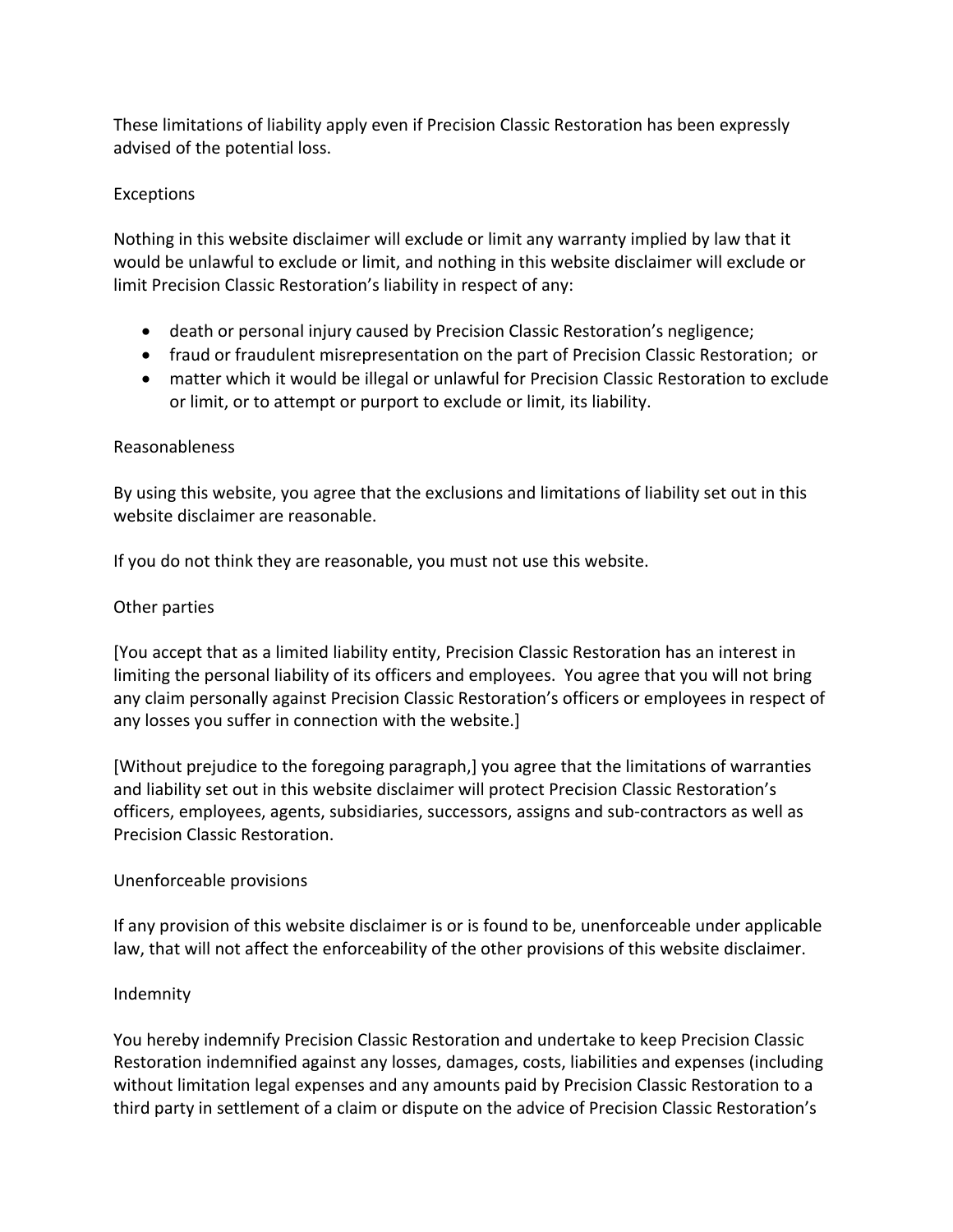legal advisers) incurred or suffered by Precision Classic Restoration arising out of any breach by you of any provision of these terms and conditions[, or arising out of any claim that you have breached any provision of these terms and conditions].

### Breaches of these terms and conditions

Without prejudice to Precision Classic Restoration's other rights under these terms and conditions, if you breach these terms and conditions in any way, Precision Classic Restoration may take such action as Precision Classic Restoration deems appropriate to deal with the breach, including suspending your access to the website, prohibiting you from accessing the website, blocking computers using your IP address from accessing the website, contacting your internet service provider to request that they block your access to the website and/or bringing court proceedings against you.

### Variation

Precision Classic Restoration may revise these terms and conditions from time-to-time. Revised terms and conditions will apply to the use of this website from the date of the publication of the revised terms and conditions on this website. Please check this page regularly to ensure you are familiar with the current version.

### Assignment

Precision Classic Restoration may transfer, sub-contract or otherwise deal with Precision Classic Restoration's rights and/or obligations under these terms and conditions without notifying you or obtaining your consent.

You may not transfer, sub-contract or otherwise deal with your rights and/or obligations under these terms and conditions.

#### **Severability**

If a provision of these terms and conditions is determined by any court or other competent authority to be unlawful and/or unenforceable, the other provisions will continue in effect. If any unlawful and/or unenforceable provision would be lawful or enforceable if part of it were deleted, that part will be deemed to be deleted, and the rest of the provision will continue in effect.

#### Entire agreement

These terms and conditions [, together with [DOCUMENTS],] constitute the entire agreement between you and Precision Classic Restoration in relation to your use of this website and supersede all previous agreements in respect of your use of this website.